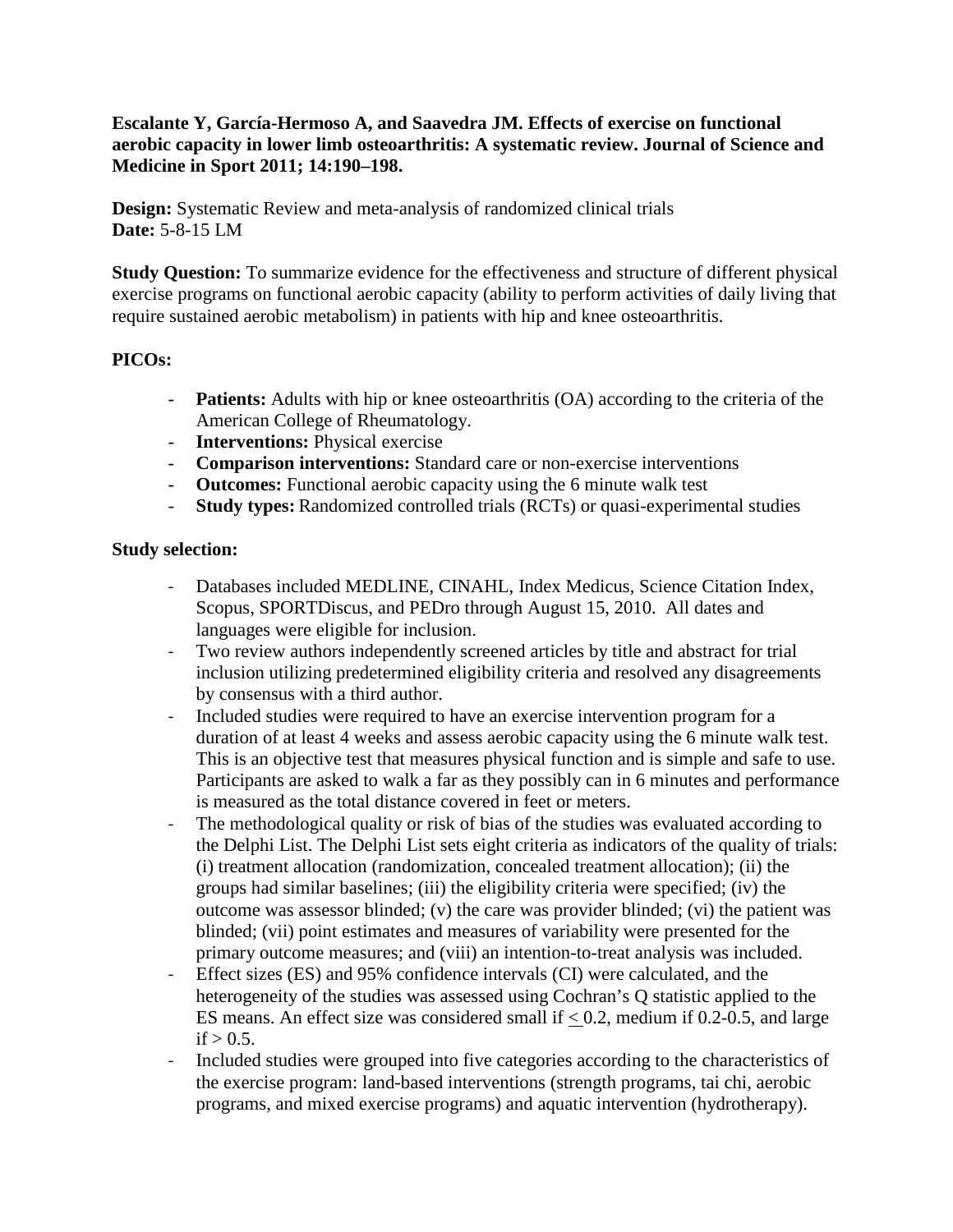The pooled data for studies in each category of exercise (except strength programs) were combined to calculate treatment effect sizes, and to obtain a summary estimate. The percentage of total variation across the studies due to heterogeneity was determined using  $I^2$ , with the magnitude of the inconsistency taken as follows: small if  $I^2 \le 25\%$ ; medium if  $25\% < I^2 \le 50\%$ ; and large if  $I^2 > 50\%$ .

#### **Results:**

- Overall 20 studies with a total of 2142 participants with symptomatic hip or knee OA were included. Nineteen were RCTs and one was a controlled clinical trial. Only six RCTs had more than 50 participants in each allocation. Only 4 of 13 RCTs used in the pooled analyses had more than 50 participants in each allocation.
- The number of studies that were grouped into each of the 5 categories of exercise programs was as follows: land-based interventions (strength program – 2 studies; tai chi program – 3 studies; aerobic programs – 4 studies; mixed exercise programs – 8 studies), and aquatic intervention (hydrotherapy program – 3 studies). Not all studies were included in the pooled results for each category of exercise.
- The dosages (frequency, duration, and session length) of the exercise interventions varied greatly among all the studies. Duration of the exercise programs ranged from 4 to 72 weeks. Most programs provided 3 sessions per week, but the range was 2 to 5 sessions per week. Each session on average lasted 30 to 60 minutes, but ranged from 10 to 90 minutes.
- The quality of the studies was evaluated according to the Delphi List with 83.3% of the studies fulfilling at least 50% of the 8 criteria. Six higher quality studies met six or seven of the eight criteria. In contrast, 5 low quality studies only met 3 or 4 criteria. Nine studies were of moderate quality.
- One trial evaluating a strength program with 247 participants provided high quality evidence for improved functional aerobic capacity relative to the control group. The moderate effect size was significant ( $ES = 0.31$ , 95% CI = 0.06, 0.56) and clinically relevant.
- Three trials evaluating Tai Chi programs with 89 participants provided moderate quality evidence for improved functional aerobic capacity relative to the control groups. The pooled effect size was large and statistically significant ( $ES = 0.66$ ,  $95\%$ )  $CI = 0.23, 1.09$  and clinically relevant. Between-study heterogeneity was negligible  $(I^2 = 0\%)$ .
- Three trials evaluating aerobic programs with 427 participants provided low to moderate quality evidence for improved functional aerobic capacity relative to the control groups. The pooled effect size was large and statistically significant ( $ES =$ 0.90, 95%  $CI = 0.70, 1.10$  and clinically relevant. Between-study heterogeneity was negligible  $(I^2 = 0\%)$ .
- Seven trials evaluating mixed exercise programs with 743 participants provided moderate quality evidence for improved functional aerobic capacity relative to the control groups. The pooled moderate effect size was statistically significant ( $ES =$ 0.47, 95%  $CI = 0.32, 0.62$ ) and clinically relevant. Between-study heterogeneity was negligible  $(I^2 = 0\%)$ .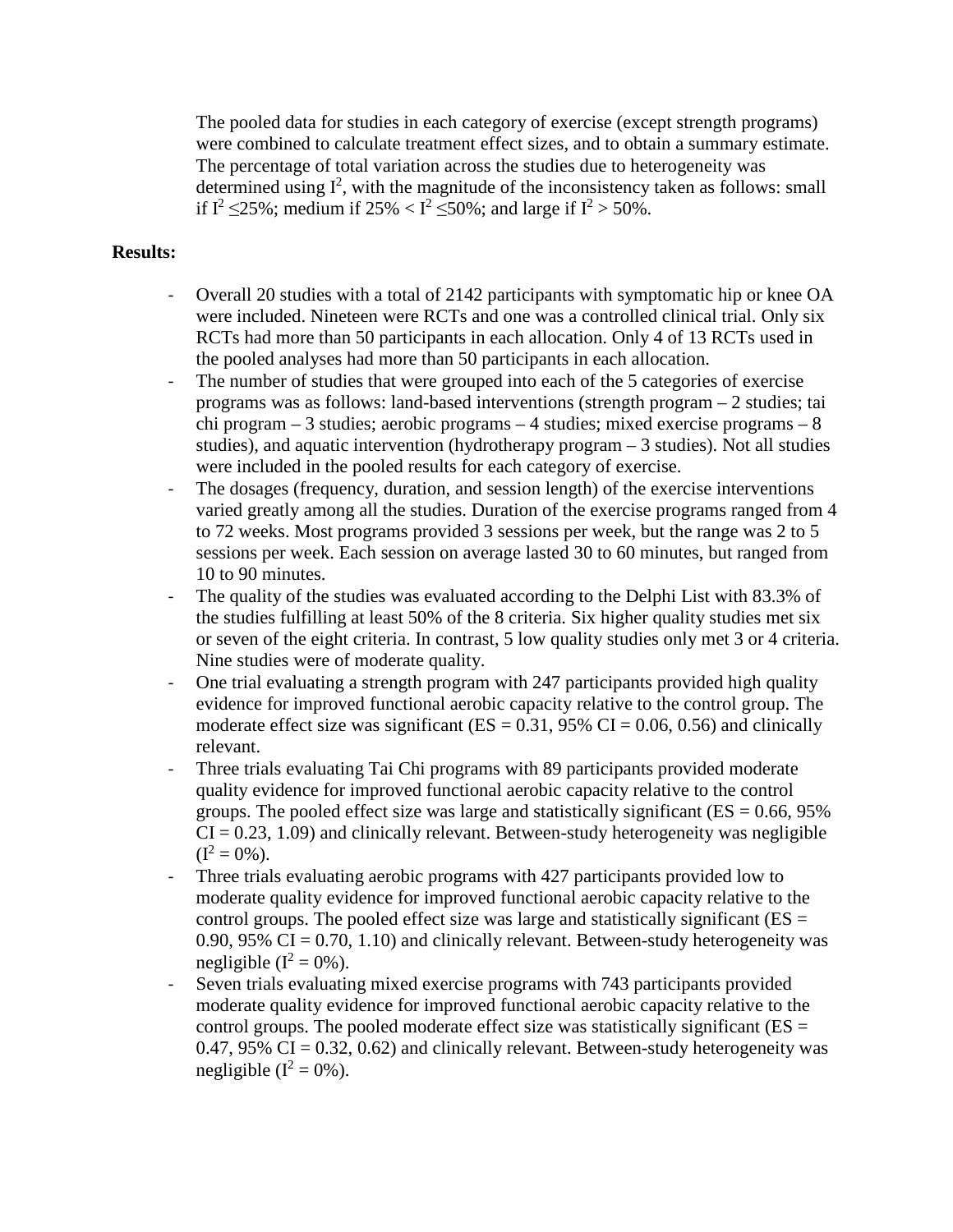- Two trials evaluating aquatic programs with 104 participants provided moderate to high quality evidence that hydrotherapy had no effect on the functional aerobic capacity of participants relative to the control groups. The pooled effect size was not statistically significant ( $ES = 0.00$ , 95% CI = -0.38, 0.39) and not clinically relevant. Between-study heterogeneity was negligible  $(I^2 = 0\%)$ .
- Nine of the 13 studies evaluating Tai Chi, aerobic, and mixed exercise programs in the pooled analyses found improvements in functional aerobic capacity that were statistically significant with moderate to large effect sizes.
- These results suggest that strength, Tai Chi, aerobic, and mixed exercise programs are all effective forms of exercise that can improve the functional aerobic capacity in participants with knee or hip osteoarthritis.

## **Authors' conclusions:**

- The results of this systematic review provide moderate quality evidence that exercise programs based on tai chi, aerobic, and mixed exercise, and not hydrotherapy programs, are effective in improving functional aerobic capacity in patients with hip and knee osteoarthritis.
- Hydrotherapy was not effective, perhaps because these programs focused primarily on exercises in functional positions, flexibility, and strength training with only a small part of each session covering aerobic work. Whereas, the Tai Chi and aerobic programs performed aerobic exercises during most of each session.
- Walking was the main component in the aerobic exercise programs. These results show that walking may be a safe and effective form of exercise for improving aerobic capacity and physical activity, without triggering joint flares.
- The structure of the exercise programs (program content and duration, and session frequency and duration) was very heterogeneous.

## **Comments:**

- Individual study quality and risk of bias was known for each of the included studies, but a table describing the specific criteria from the Delphi List that were met for each study was not included. In addition, the GRADE approach was not applied to each meta-analysis performed to determine the quality of evidence, thus decreasing the level of confidence in the results.
- Two of the 3 aerobic studies and all 3 Tai Chi studies used in the meta-analyses were quite small, perhaps at risk of resulting in inflated effect sizes.
- Even though the search strategy included seven databases, it did not include the Cochrane Central Register of Controlled Trials, so this could result in publication bias.
- Some type of quality criteria should also have been considered when combining trials in meta-analyses, because combining low quality trials with high quality trials puts into question the validity of the meta-analyses results and reduces confidence in the findings.
- For many participants who learn aerobic walking, they continue to walk after the classes have ended, and make further significant gains in cardiorespiratory fitness.